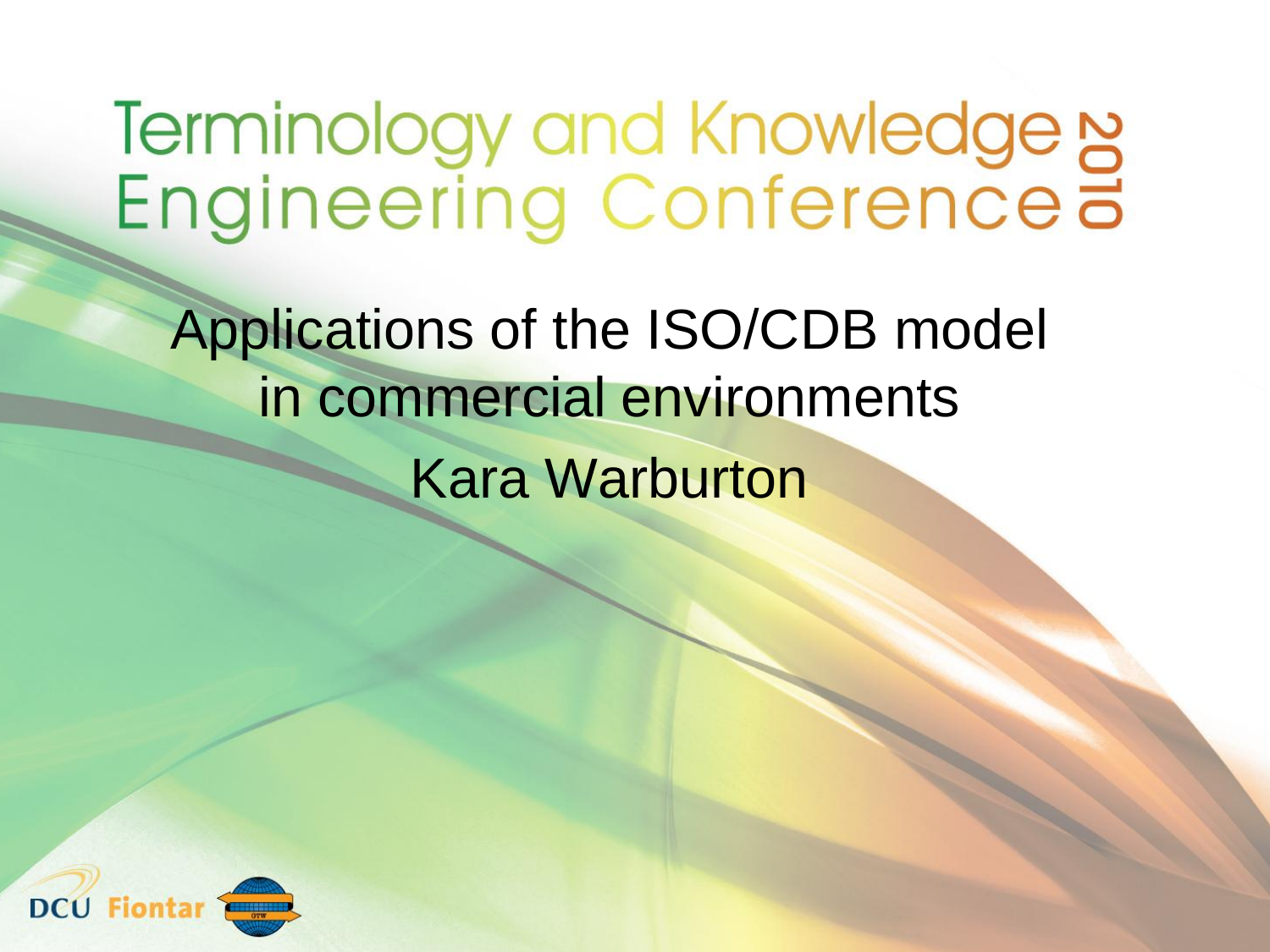#### The apathy of terminology management – a vicious cycle for commerce

- Terminology how well it is managed -- plays a part in the success of their business
- But they don't realize this; terminology is not even on their radar
- Due to lack of awareness, terminology loses in the competition for funding; so nobody manages the terminology
- Nobody has taken responsibility for managing terminology on their behalf, across the industry
- And so, silos of uncontrolled terminology germinate everywhere
- These silos make any future attempt at industry-wide standardization more difficult, and less likely to be underaken

• The longer we wait, the more silos there are, the more difficult it is to standardize terminology industry-wide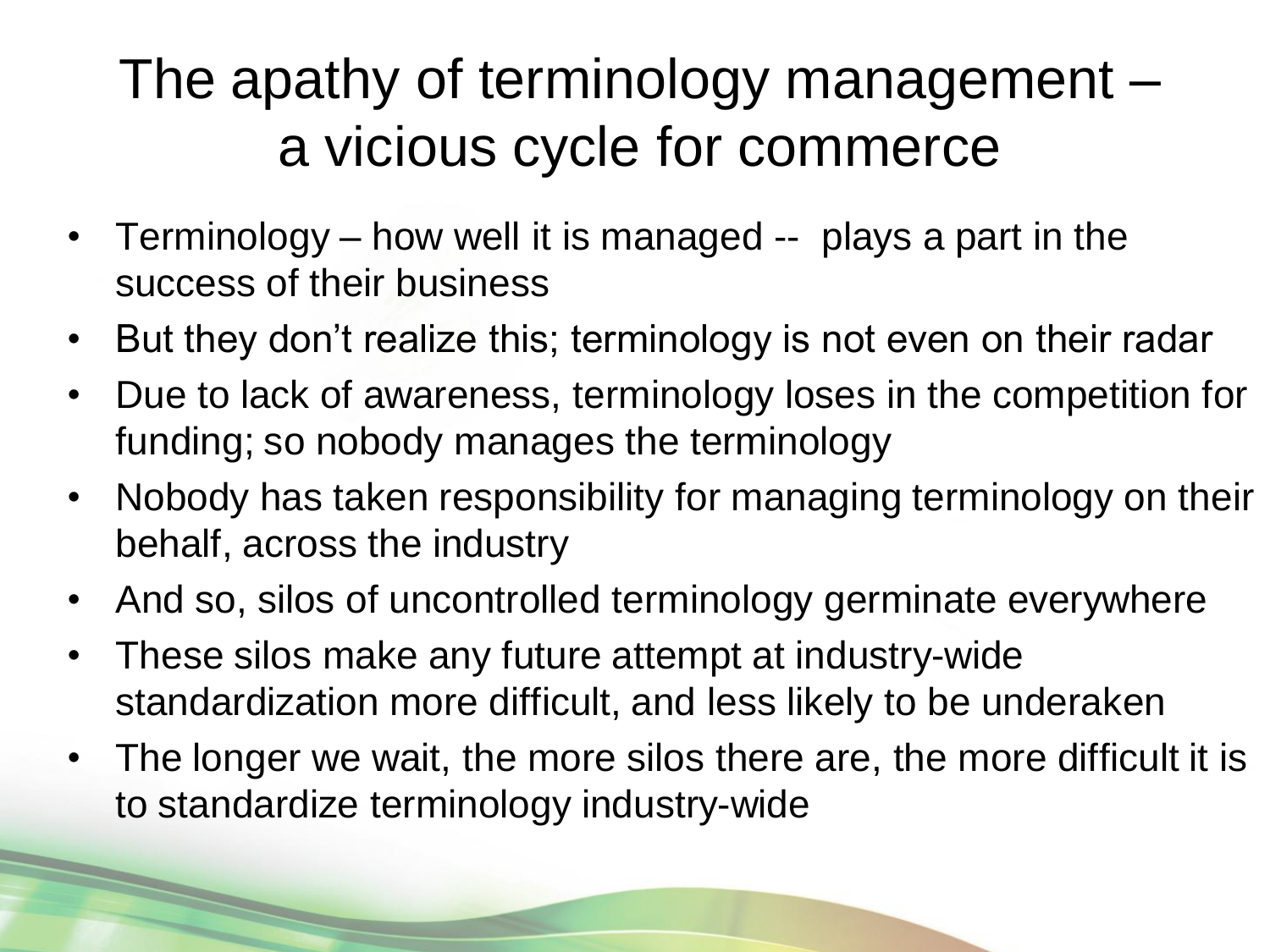Why should we care about standardizing the terminology of an industry?

- Standardized terminology is essential for effective communication
- It helps the economy:
	- Reduces barriers linguistic, geopolitical, trade, etc.
	- Levels the competitive playing field fostering development where its needed
- It supports multilingualism and multiculturalism
- It helps a business:
	- Reduces production costs
	- Increases customer loyalty
	- Increases content repurposability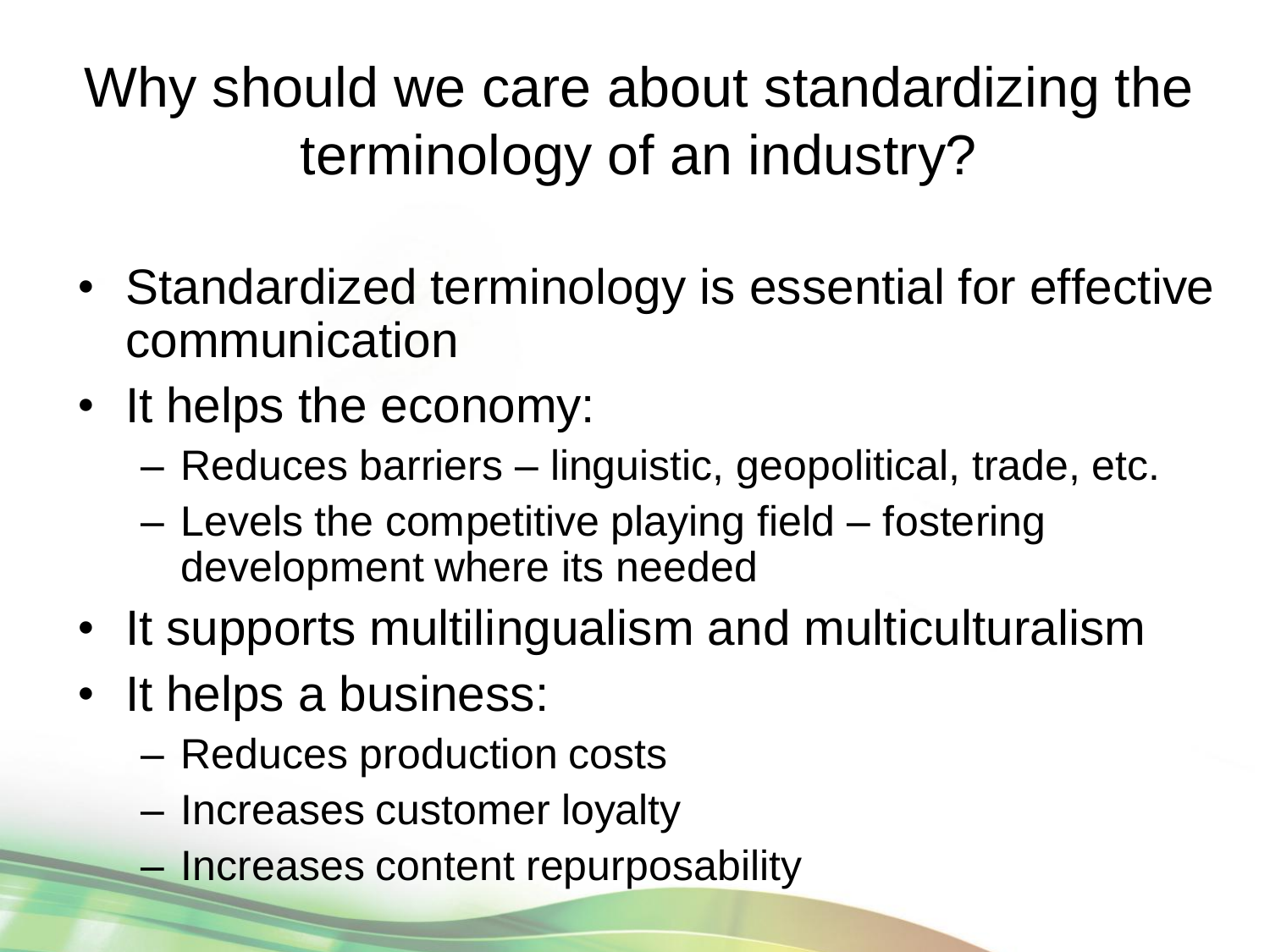#### But who is responsible for standardizing the terminology of an industry?

• ???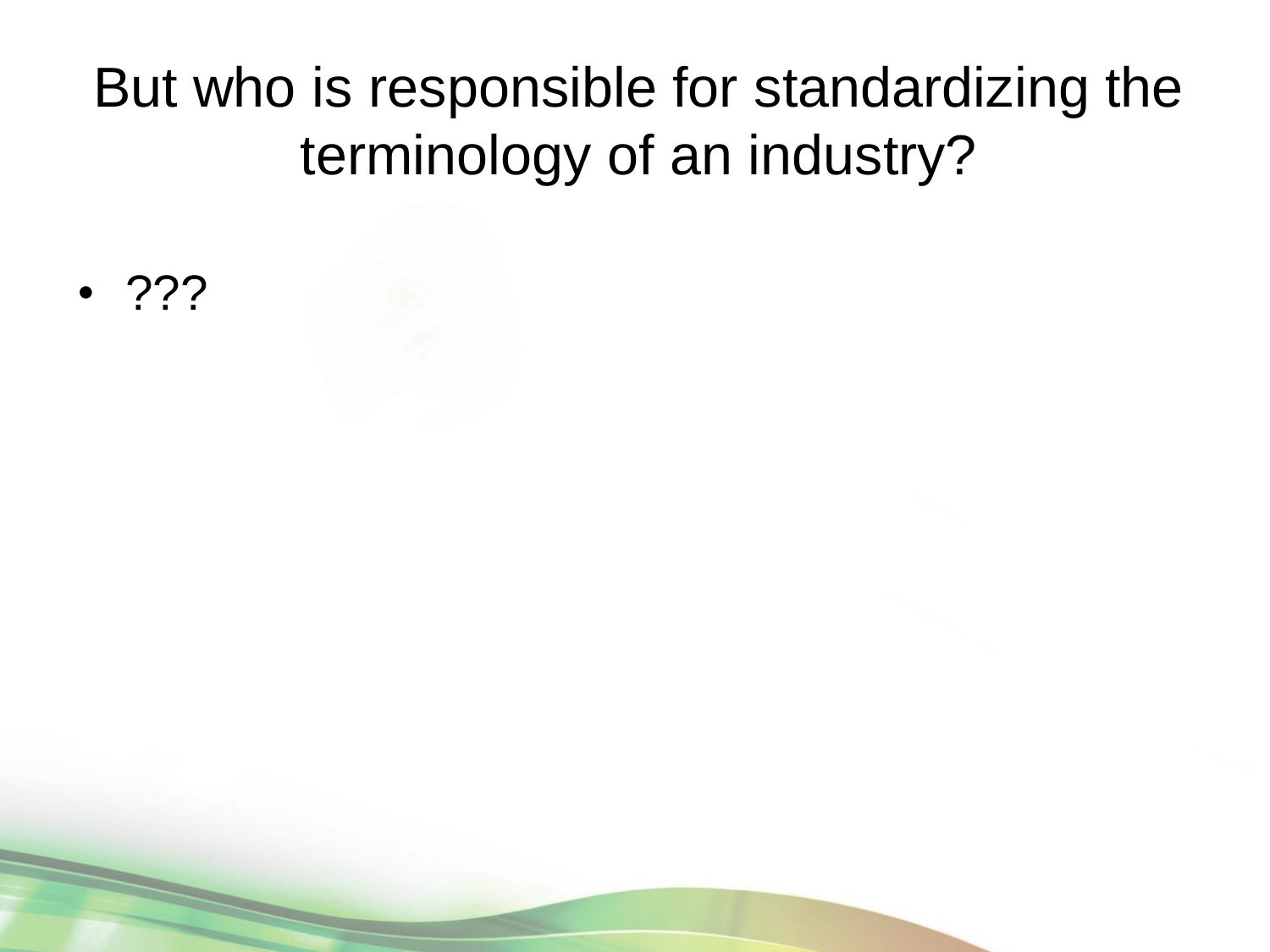### How the CDB can help

- Providing access to standardized terminology and other structured content in many industrial and commercial sectors
- Providing a common, trustworthy, platform for standardizing terminology
- Thereby increasing cross-industry terminology and content harmonization
- And breaking the vicious cycle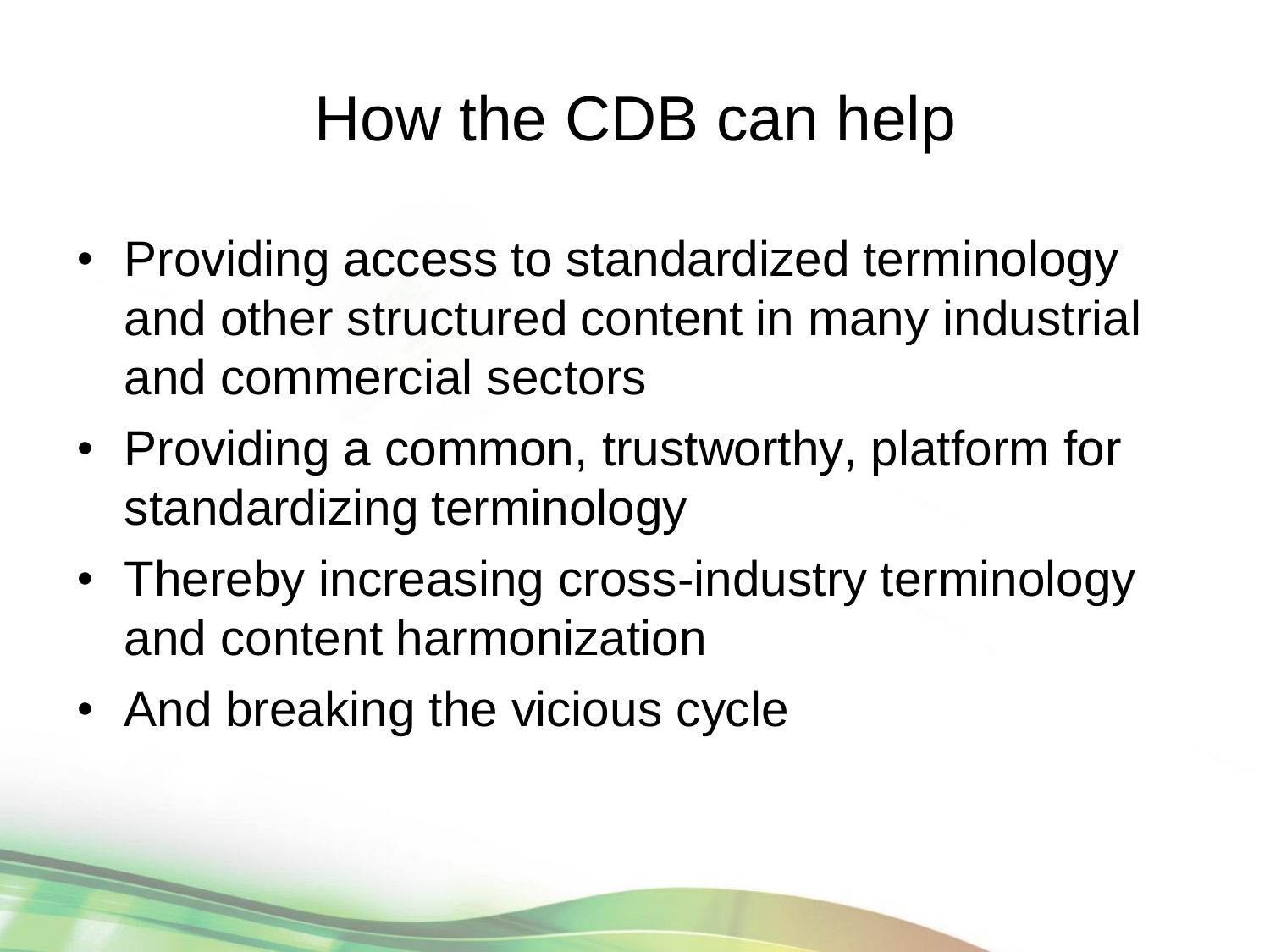### Features of the CDB supporting reuse

- Publicly available on a network
- Import and export
- Structured content
- Nature of the content: reliability and consensusbased, free from bias
- Up-to-date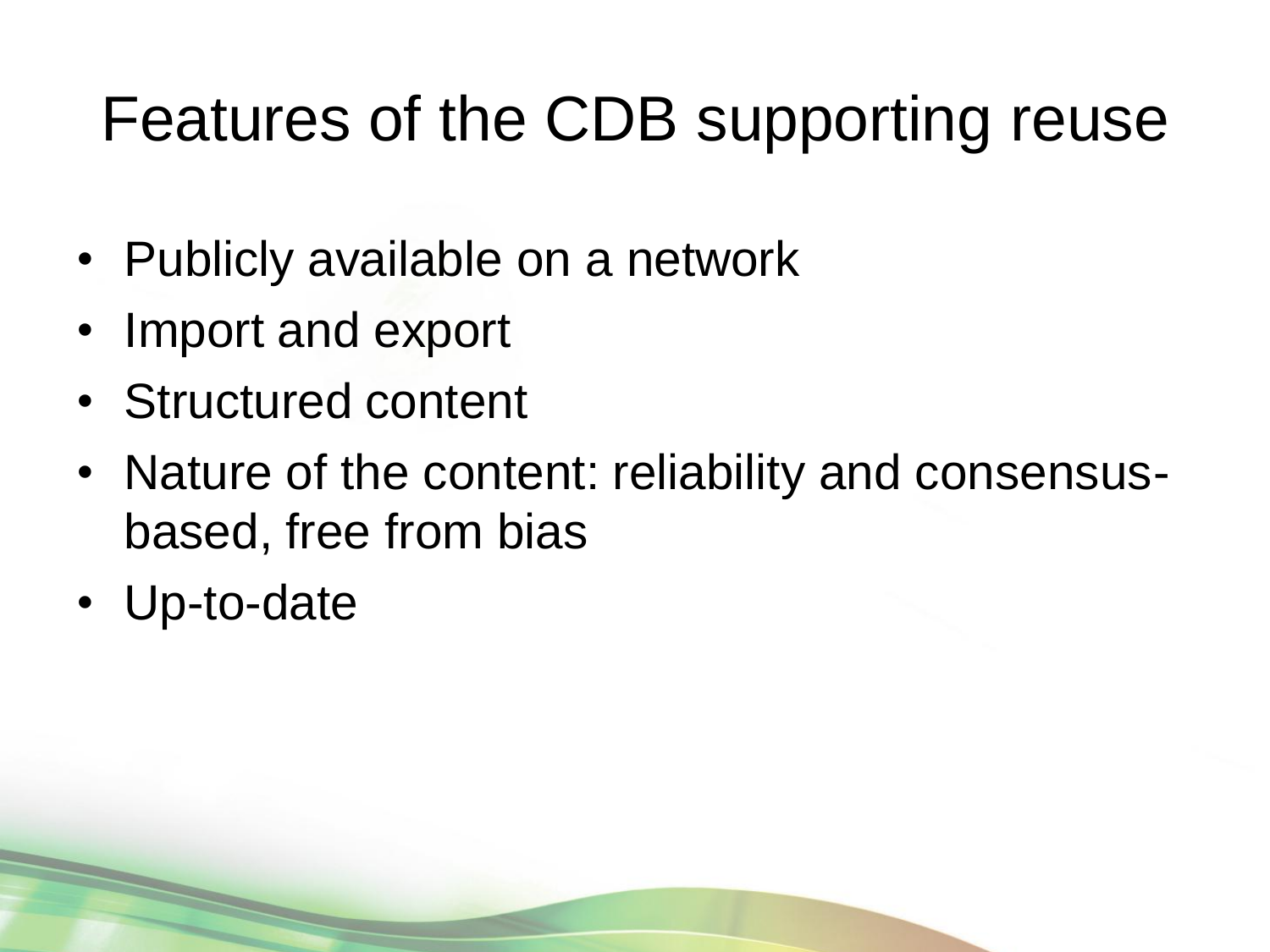## CDB – measurable benefits

- It takes 20 minutes to research a term during the writing or translation task
- Terminology work is necessary for between four and six percent of all words in a text
- Inconsistent or uncontrolled source language terminology increases translation costs, sometimes up to 50%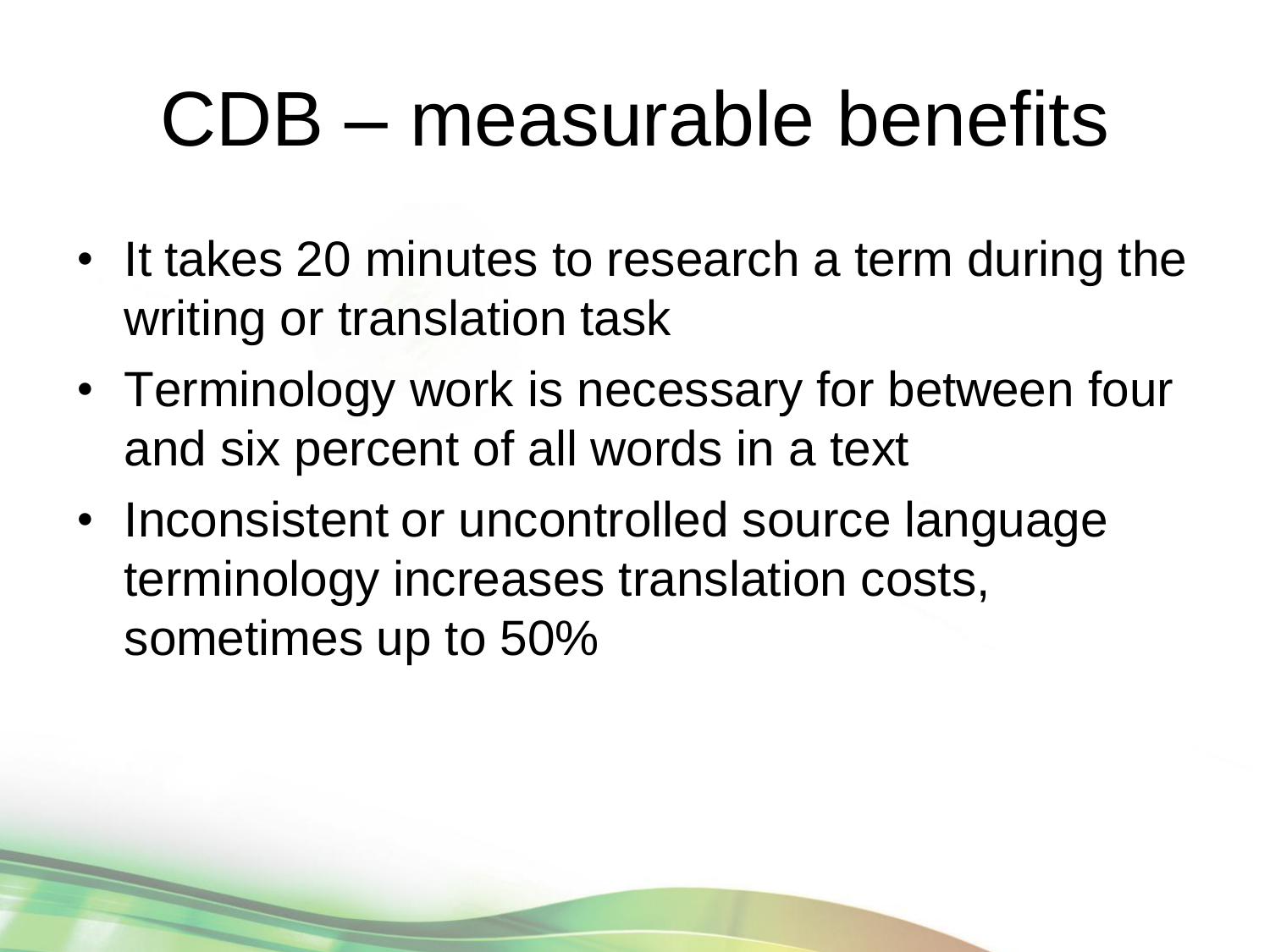### Federated content – a productive model

- A "community" model
- Drawing in content from other sources
- Example: EuroTermBank, IBM, others
- Leverages existing resources to increase total value-add
- Reliability is explicitly indicated, and benefits from the "crowd effect"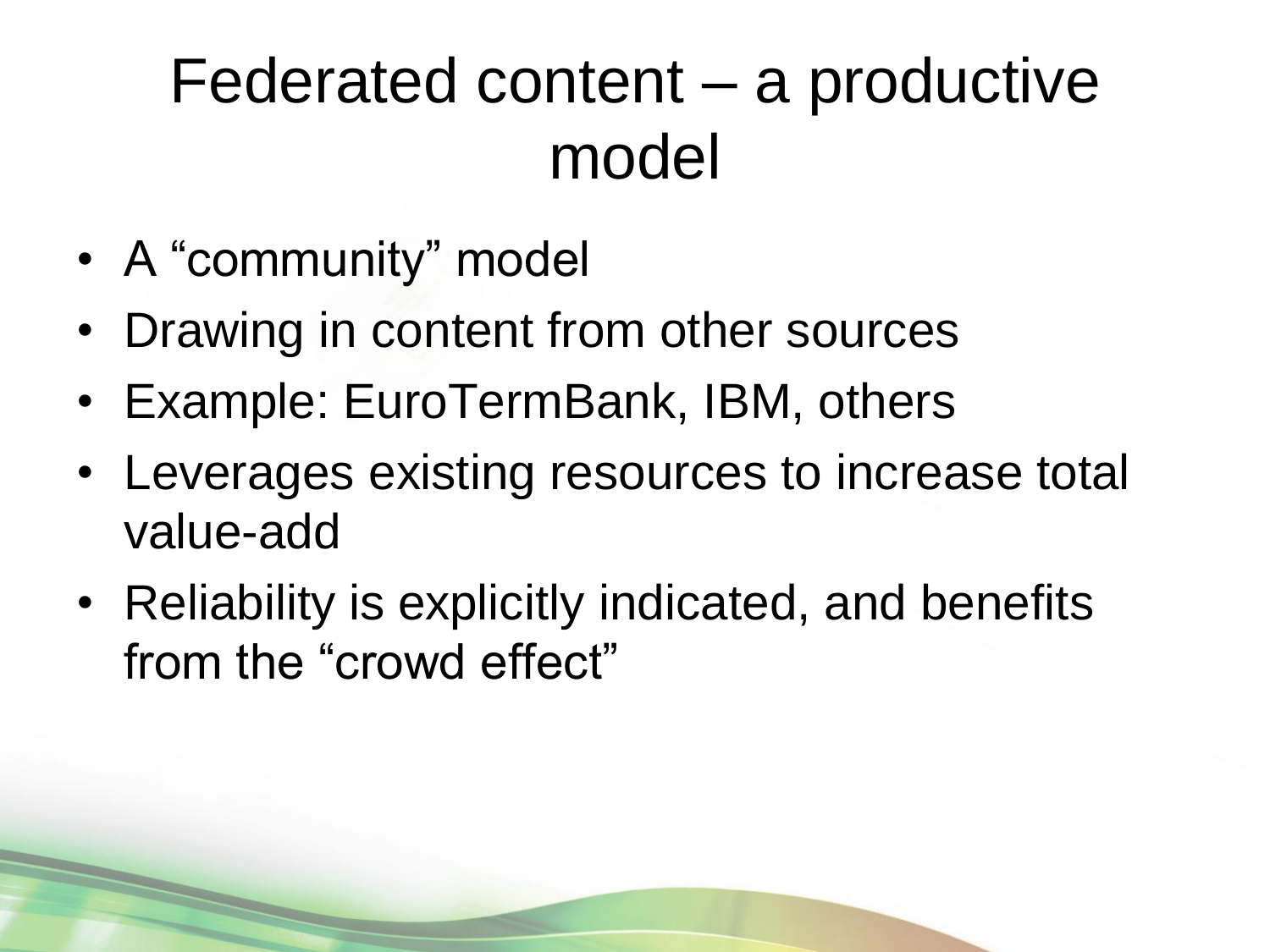# ISO TC37 involvement

- TC37 Chair is member of ISO ITSIG's Concept Database (CDB) Interest Group
- CDB is an integral part of the TC 37 Strategic Plan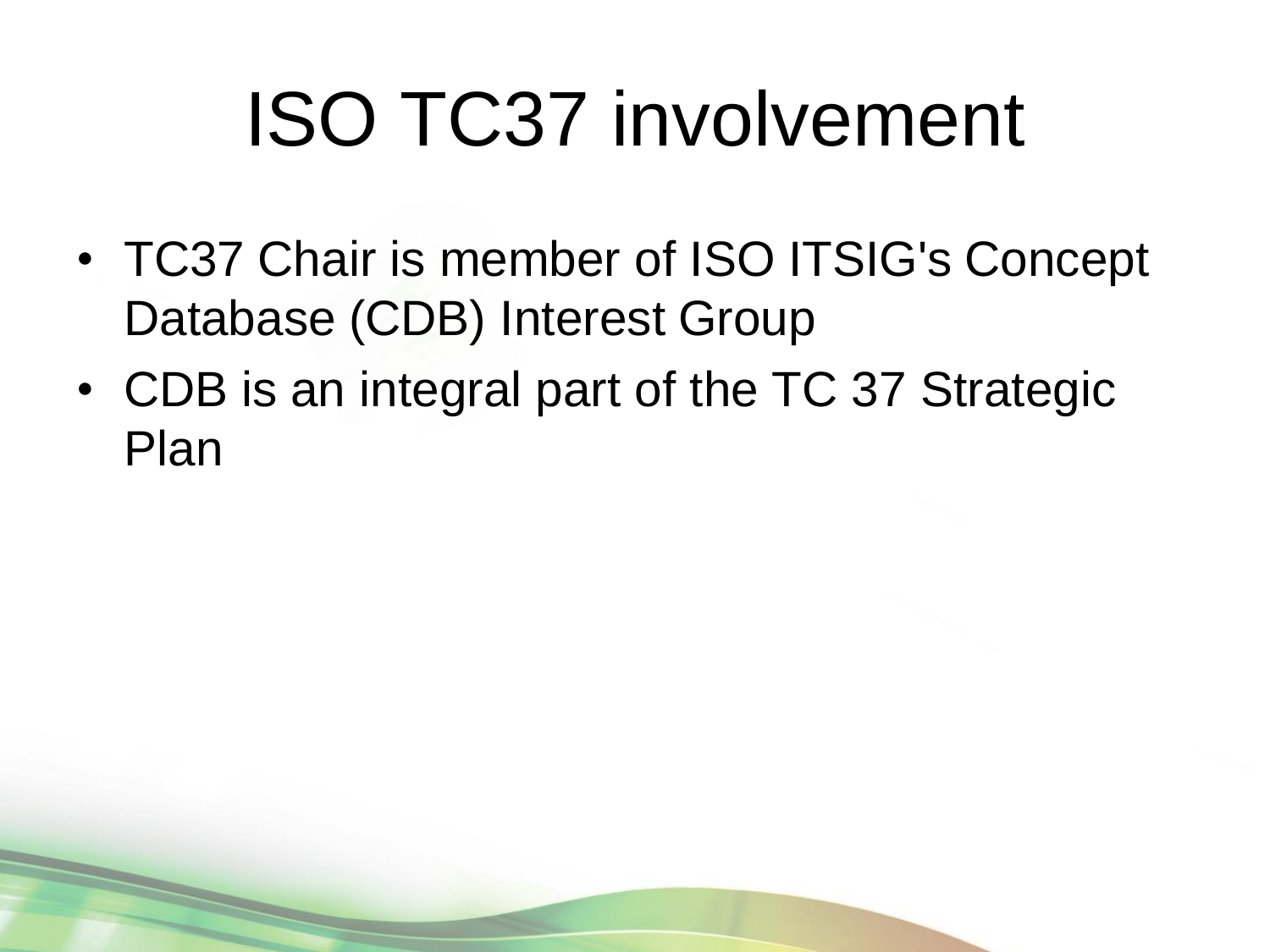### CDB Potential Uses

- Terminology harmonization consistency and interoperability
- Cost reductions for production
	- Integration into controlled authoring
	- Integration into CAT tools
	- Integration into workflow
		- Content management systems
		- Content repositories
		- Automated workflow systems
		- Production chains
- Search engine optimization